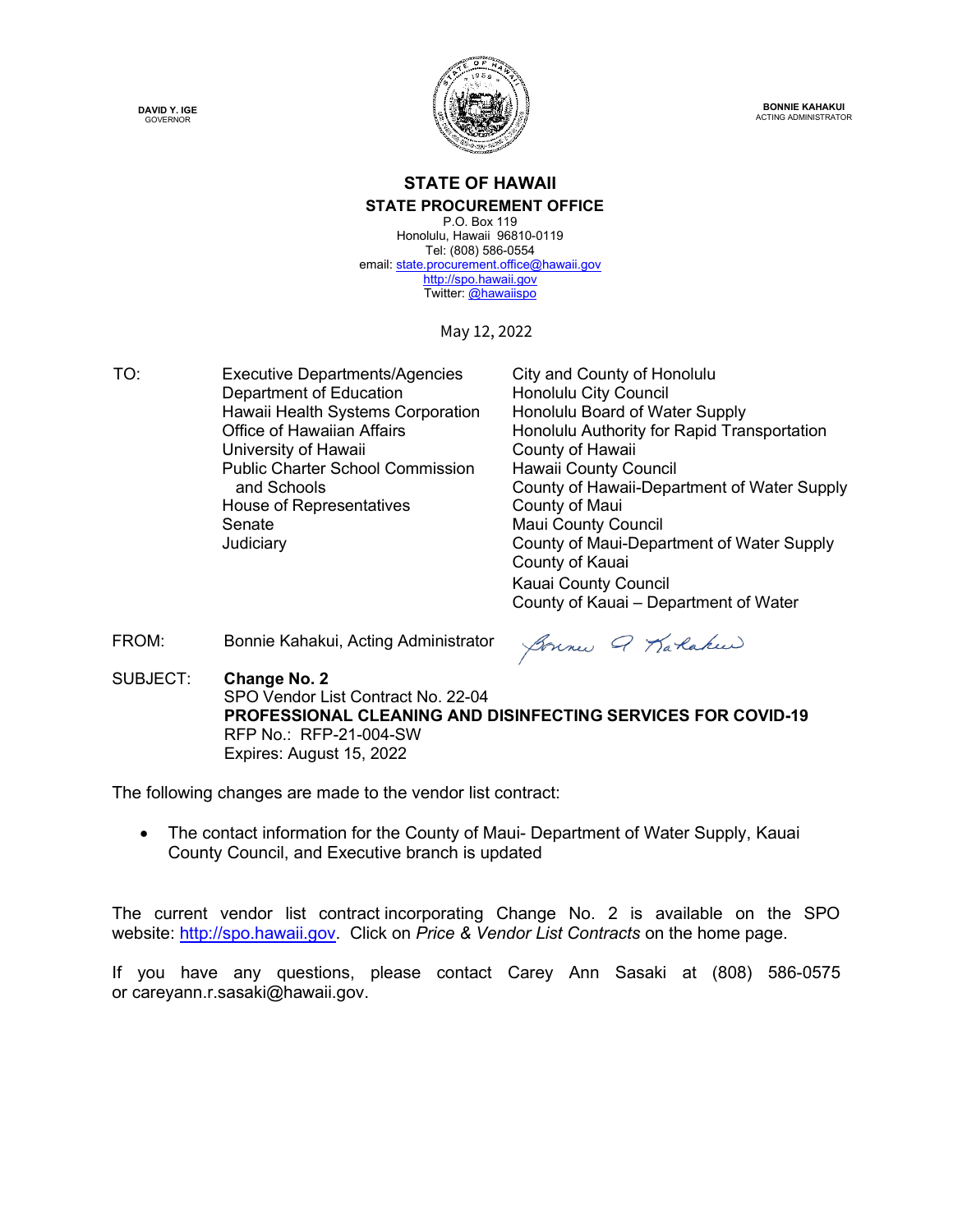## **WHERE TO FIND**

| <b>Contractor Information</b> |  |
|-------------------------------|--|
|                               |  |
|                               |  |
|                               |  |
|                               |  |
|                               |  |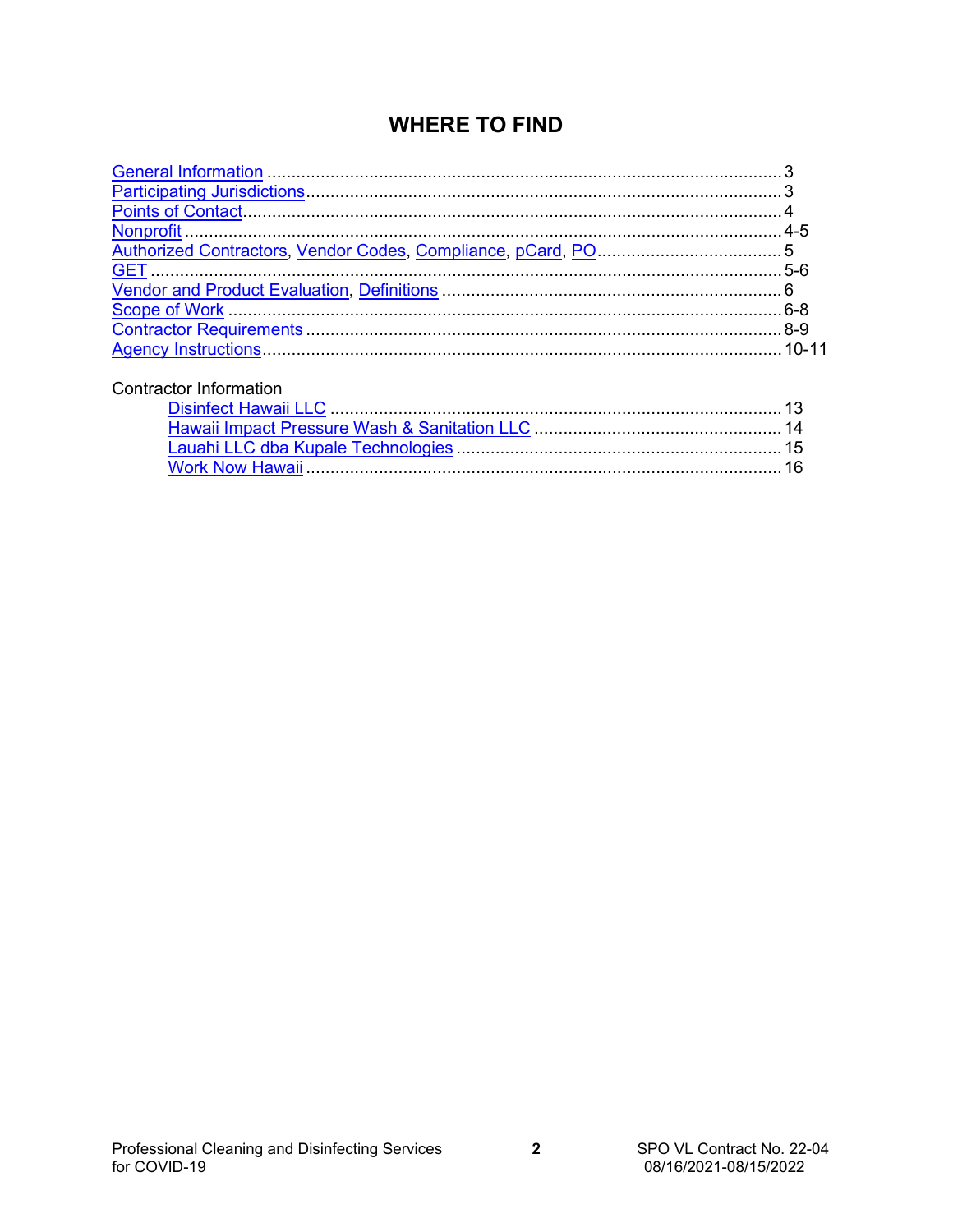## **STATE OF HAWAII STATE PROCUREMENT OFFICE**

**SPO Vendor List Contract No. 22-04**

Includes Change No. 2 Effective: 05/16/2022

## <span id="page-2-0"></span>**THIS SPO PRICE/VENDOR LIST CONTRACT IS FOR AUTHORIZED BUSINESS USE ONLY**

#### **Professional Cleaning and Disinfecting Services for COVID-19** (RFP-21-004-SW) **August 16, 2021 to August 15, 2022**

**GENERAL INFORMATION.** This contract has been established to provide professional cleaning and disinfecting services for State offices/buildings which include high-touch surfaces, work areas, and office equipment on an as-needed basis in response to COVID-19. The contract does not include general custodial services. The services to be provided must meet or exceed the CDC Cleaning and Disinfection Recommendations and the Interim Recommendations for U.S. Community Facilities with Suspected/Confirmed Coronavirus Disease 2019 (COVID-19).

**PARTICIPATING JURISDICTIONS** listed below have signed a memorandum of agreement with the SPO and are authorized to utilize this vendor list contract.

| <b>Executive Departments/Agencies</b>                  | City and County of Honolulu                      |
|--------------------------------------------------------|--------------------------------------------------|
| Department of Education                                | Honolulu City Council                            |
| Hawaii Health Systems Corporation                      | Honolulu Board of Water Supply                   |
| <b>Office of Hawaiian Affairs</b>                      | Honolulu Authority for Rapid Transportation      |
| University of Hawaii                                   | County of Hawaii                                 |
| <b>Public Charter School Commission and</b><br>Schools | Hawaii County Council                            |
| House of Representatives                               | County of Hawaii – Department of Water<br>Supply |
| Senate                                                 | County of Maui                                   |
| Judiciary                                              | <b>Maui County Council</b>                       |
|                                                        | County of Maui – Department of Water<br>Supply   |
|                                                        | County of Kauai                                  |
|                                                        | Kauai County Council                             |
|                                                        | County of Kauai – Department of Water            |

The participating jurisdictions are not required, but may purchase from this vendor list contract, and requests for exception from the contract are not required. Participating jurisdictions can purchase from other contractors, however, HRS chapter 103D and the procurement rules apply to purchases using the applicable procurement method and its procedures, such as small purchases or competitive sealed bidding. The decision to use this contract or to solicit pricing from other sources will be at the discretion of the participating jurisdiction.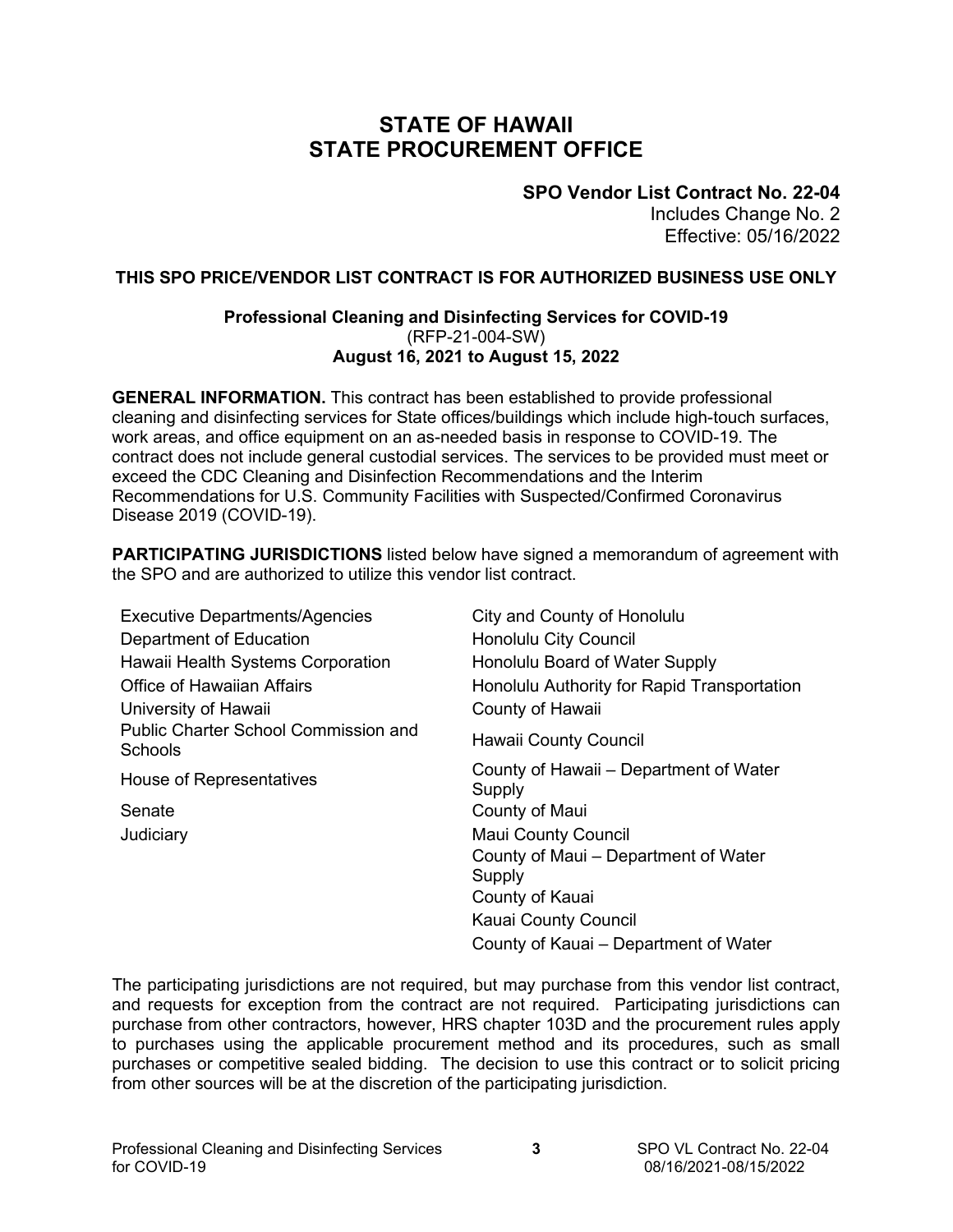<span id="page-3-0"></span>**POINTS OF CONTACT.** Questions regarding the services, ordering, pricing, and status should be directed to the Contractor(s).

| Jurisdiction                                              | <b>Name</b>                   | Phone               | <b>FAX</b> | E-mail                                 |
|-----------------------------------------------------------|-------------------------------|---------------------|------------|----------------------------------------|
| Executive                                                 | Carey Ann Sasaki              | 586-0575            | 586-0570   | careyann.r.sasaki@hawaii.gov           |
| <b>DOE</b>                                                | <b>Procurement Staff</b>      | 675-0130            | 675-0133   | G-OFS-DOE-                             |
|                                                           |                               |                     |            | Procurement@k12.hi.us                  |
| <b>HHSC</b>                                               | Nancy Delima                  | 359-0994            |            | ndelima@hhsc.org                       |
| <b>OHA</b>                                                | <b>Christopher Stanley</b>    | 594-1833            | 594-1865   | chriss@oha.org                         |
|                                                           | Karlee Hisashima              | 956-8687            | 956-2093   | karlee@hawaii.edu                      |
| <b>Public Charter School</b><br>Commission and<br>Schools | Danny Vasconcellos            | 586-3775            | 586-3776   | danny.vasoncellos@spcsc.haw<br>aii.gov |
| House                                                     | <b>Brian Takeshita</b>        | 586-6423            | 586-6401   | takeshita@capitol.hawaii.gov           |
| Senate                                                    | Carol Taniguchi               | 586-6720            | 586-6719   | c.taniquchi@capitol.hawaii.gov         |
| Judiciary                                                 | <b>Tritia Cruz</b>            | 538-5805            | 538-5802   | tritia.l.cruz@courts.hawaii.gov        |
| <b>C&amp;C of Honolulu</b>                                | <b>Procurement Specialist</b> | 768-5535            | 768-3299   | bfspurchasing@honolulu.gov             |
| Honolulu City Council                                     | Kendall Amazaki, Jr.          | 768-5084            | 768-5011   | kamazaki@honolulu.gov                  |
|                                                           | Nanette Saito                 | 768-5085            |            | nsaito@honolulu.gov                    |
| Honolulu Board of<br><b>Water Supply</b>                  | <b>Procurement Office</b>     | 748-5071            |            | fn_procurement@hbws.org                |
| <b>HART</b>                                               | Dean Matro                    | 768-6246            |            | dean.matro@honolulu.gov                |
| County of Hawaii                                          | Diane Nakagawa                | 961-8440            | 961-8248   | Diane.Nakagawa@hawaiicount<br>y.gov    |
| Hawaii County Council Diane Nakagawa                      |                               | 961-8440            | 961-8248   | Diane.Nakagawa@hawaiicount<br>y.gov    |
| County of Hawaii -<br>Department of Water<br>Supply       | Ka'iulani Matsumoto           | 961-8050<br>ext.224 | 961-8657   | kmatsumoto@hawaiidws.org               |
| <b>County of Maui</b>                                     | <b>Jared Masuda</b>           | 463-3816            |            | jared.masuda@co.maui.hi.us             |
| <b>Maui County Council</b>                                | Marlene Rebugio               | 270-7838            |            | marlene.rebugio@mauicounty.u           |
| County of Maui-<br>Department of Water<br>Supply          | Kenneth L. Bissen             | 270-7684            | 270-7136   | ken.bissen@co.maui.hi.us               |
| County of Kauai                                           | <b>Ernest Barreira</b>        | 241-4295            | 241-6297   | ebarreira@kauai.gov                    |
| Kauai County Council                                      | Codie Tabalba                 | 241-4193            | 241-6349   | ctabalba@kauai.govg                    |
|                                                           | Scott Sato                    | 241-4810            | 241-6349   | ssato@kauai.gov                        |
| County of Kauai-<br>Department of Water                   | <b>Marcelino Soliz</b>        | 245-5470            | 245-5813   | msoliz@kauaiwater.org                  |

Procurement questions or concerns may be directed as follows:

**USE OF THIS LIST CONTRACT BY NONPROFIT ORGANIZATIONS.** Pursuant to HRS §103D-804, nonprofit organizations with current purchase of service contracts (HRS chapter 103F) have been invited to participate in the SPO price and vendor list contracts.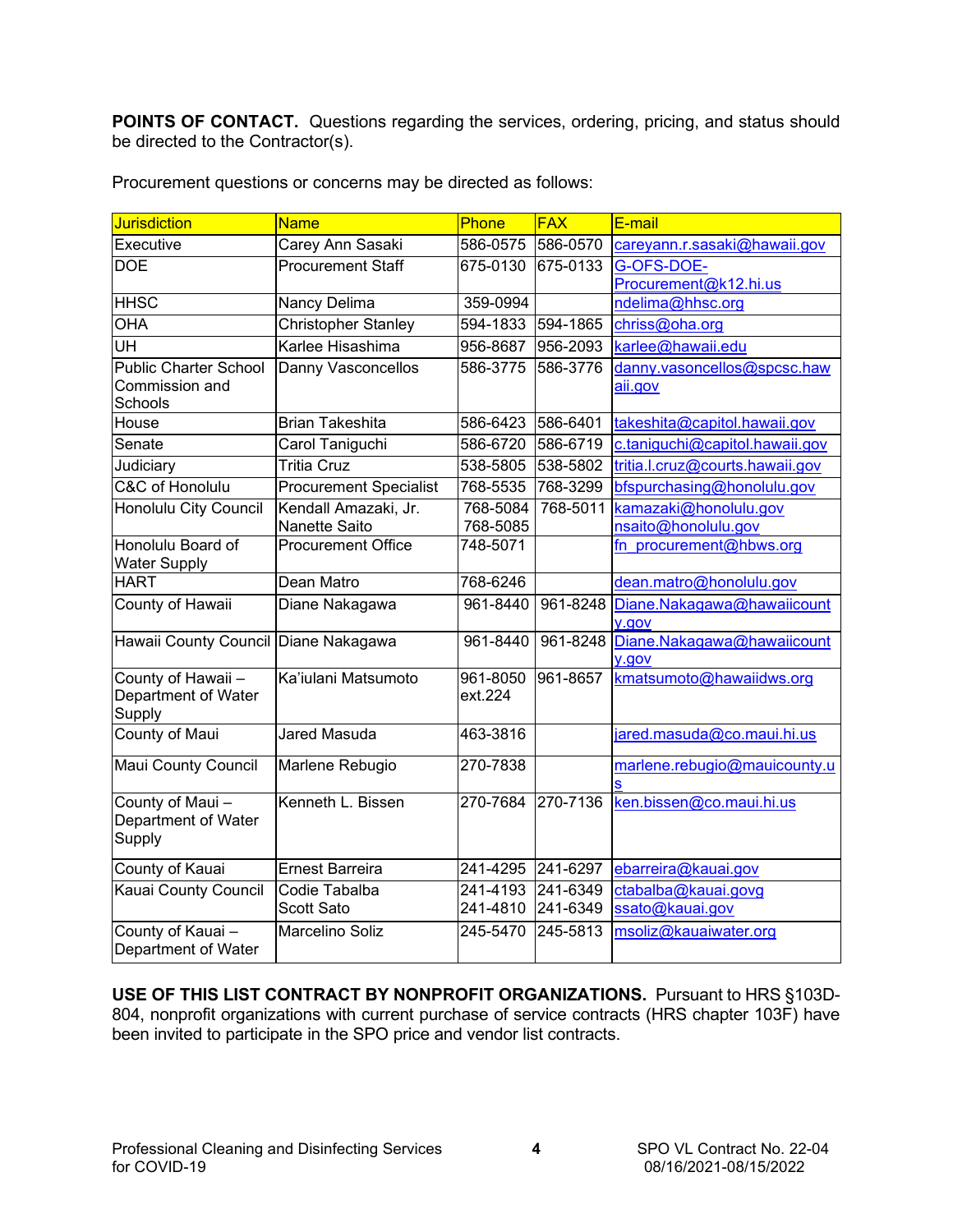<span id="page-4-0"></span>A listing of these nonprofit organizations is available at the SPO website: [http://spo.hawaii.gov.](http://spo.hawaii.gov/) Click on *For Vendors > Non-Profits > Cooperative Purchasing Program > View the list of qualifying nonprofits eligible to participate in cooperative purchasing.*

If a nonprofit wish to purchase from an SPO price or vendor list contract, the nonprofit must obtain approval from each Contractor (participation must be mutually agreed upon, for example). A Contractor may choose to deny participation by a nonprofit. However, if a nonprofit and Contractor mutually agree to this arrangement, it is understood that the nonprofit will retain its right to purchase from other than an SPO price list contract vendor(s).

**AUTHORIZED CONTRACTORS.** The contractors listed below are authorized on this vendor list contract. They have signed a contract with the Hawaii State Procurement Office.

| Work Now Hawaii                              | Lauahi LLC dba Kupale Technologies |
|----------------------------------------------|------------------------------------|
| Hawaii Impact Pressure Wash & Sanitation LLC | Disinfect Hawaii LLC               |

**VENDOR CODES** for annotation on purchase orders are obtainable from the *Alphabetical Vendor Edit Table* available at your department's fiscal office. Agencies are cautioned that the remittance address on an invoice may be different from the address of the vendor code annotated on the purchase order.

**COMPLIANCE PURSUANT TO HRS §103D-310(c).** Prior to awarding this contract, the SPO verified compliance of the Contractor(s) named in the SPO Vendor List Contract No. 22-04. *No further compliance verification is required prior to issuing a contract, purchase order, or pCard payment when utilizing this contract.*

**PURCHASING CARD (pCard).** The State of Hawaii Purchasing Card (pCard) is required to be used by the Executive department/agencies, excluding the DOE, HHSC, OHA, and UH, for orders totaling less than \$2,500. For purchases of \$2,500 or more, agencies may use the pCard, subject to its credit limit, or issue a purchase order.

**PURCHASE ORDERS** may be issued for purchases of \$2,500 or more and for vendors who either do not accept the pCard, set minimum order requirements before accepting the pCard for payment, or who charge its customers a transaction fee for the usage.

**STATE GENERAL EXCISE TAX (GET) AND COUNTY SURCHARGE** shall not exceed the following rates if seller elects to pass on the charges to its customers.

| <b>COUNTY</b>                                      | <b>COUNTY</b><br><b>SURCHARGE</b><br><b>TAX RATE</b> | <b>STATE</b><br><b>GET</b> | <b>TAX</b><br><b>ON</b><br><b>RATE</b> | <b>MAX PASS- EXPIRATION DATE</b><br><b>SURCHARGE</b><br><b>OF</b><br><b>TAX RATE</b> |
|----------------------------------------------------|------------------------------------------------------|----------------------------|----------------------------------------|--------------------------------------------------------------------------------------|
| <b>C&amp;C OF HONOLULU</b>                         | 0.50%                                                | 4.0%                       | 4.7120%                                | 12/31/2030                                                                           |
| <b>HAWAII</b>                                      | 0.50%                                                | 4.0%                       | 4.7120%                                | 12/31/2030                                                                           |
| COUNTY OF MAUI<br>(including Molokai and<br>Lanai) | $0.0\%$                                              | 4.0%                       | 4.1666%                                | No county surcharge                                                                  |
| <b>KAUAI</b>                                       | 0.50%                                                | 4.0%                       | 4.7120%                                | 12/31/2030                                                                           |

The GET or use tax and county surcharge may be added to the invoice as a separate line item and shall not exceed the current max pass-on tax rate(s) for each island.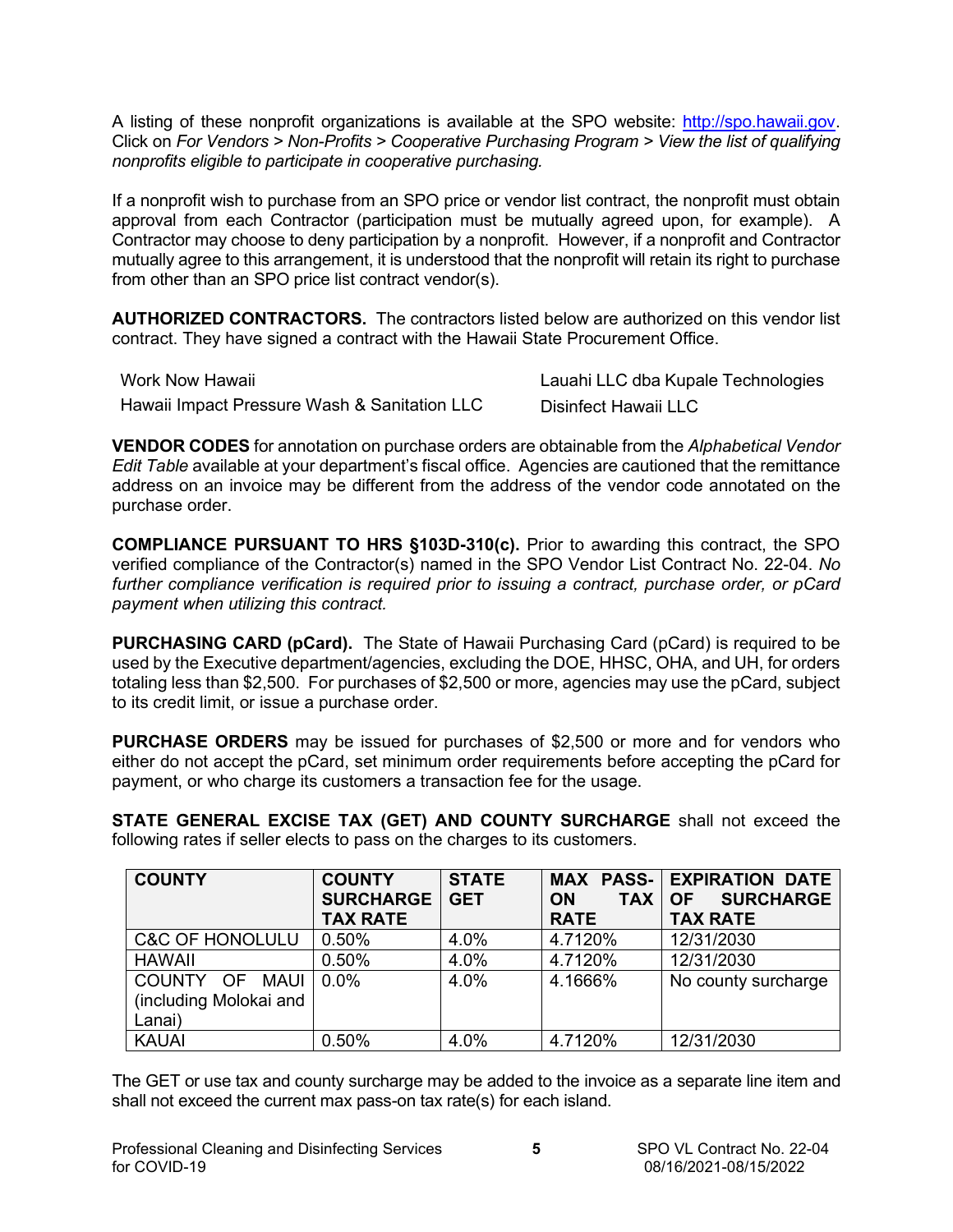<span id="page-5-0"></span>County surcharges on state general excise (GE) tax or Use tax may be visibly passed on but is not required. For more information on county surcharges and the max pass-on tax rate, please visit the Department of Taxation's website at [http://tax.hawaii.gov/geninfo/countysurcharge.](http://tax.hawaii.gov/geninfo/countysurcharge)

**PAYMENTS** are to be made to the remittance address of the Contractor(s). HRS §103-10, HRS, provides that the State shall have thirty (30) calendar days after receipt of invoice or satisfactory completion of contract to make payment. Payments may also be made via pCard.

**VENDOR AND PRODUCT EVALUATION.** Form SPO-012, Evaluation: Vendor or Product, for the purpose of addressing concerns on this vendor list contract, is available to agencies at the SPO website: [http://spo.hawaii.gov.](http://spo.hawaii.gov/) Click on *Forms* on the home page.

**PRICE OR VENDOR LIST CONTRACT AVAILABLE ON THE INTERNET** at the SPO website: [http://spo.hawaii.gov.](http://spo.hawaii.gov/) Click on *Price & Vendor List Contracts* on the home page.

#### **DEFINITIONS:**

- **Cleaning** refers to the removal of germs, dirt, and impurities from surfaces. Cleaning does not kill germs but removing them, lowers their numbers and the risk of spreading infection.
- **Disinfecting** is using chemicals to kill germs on surfaces. This process does not clean dirty surfaces or remove germs but merely killing germs remaining on a surface after cleaning to further reduce any risk of spreading infection.
- **Personal Protective Equipment (PPE)** is specialized clothing or other wearable gear that minimizes one's exposure to sources of illnesses or injury, and in medical context helps to inhibit the spread of infection to others.
- **Safety Data Sheets (SDS)** is a detailed document prepared by the manufacturer or importer of hazardous chemical which describes the physical and chemical properties of a product.

#### **SCOPE OF WORK**

The services to be provided must meet or exceed the CDC Cleaning and Disinfection Recommendations and the Interim Recommendations for U.S. Community Facilities with Suspected/Confirmed Coronavirus Disease 2019 (COVID-19). The Contractor(s) shall clean all surface areas with soap and water. After the initial cleaning, all surfaces shall be disinfected with household bleach solutions, alcohol solutions with at least 70% alcohol, or with products approved for use against COVID-19 by the EPA approved disinfectants.

All precautionary measures shall be taken including the daily screening of employees being utilized to work in State offices/buildings in which PPE must be worn including disposable gloves and masks, and any additional safety precautions advised by the State. Contractors shall provide all cleaning equipment, tools, products, materials, and staff necessary to clean and disinfect as provided herein.

Each office/building may have varying needs but high touch areas that require cleaning and disinfecting are listed below but not exhaustive to: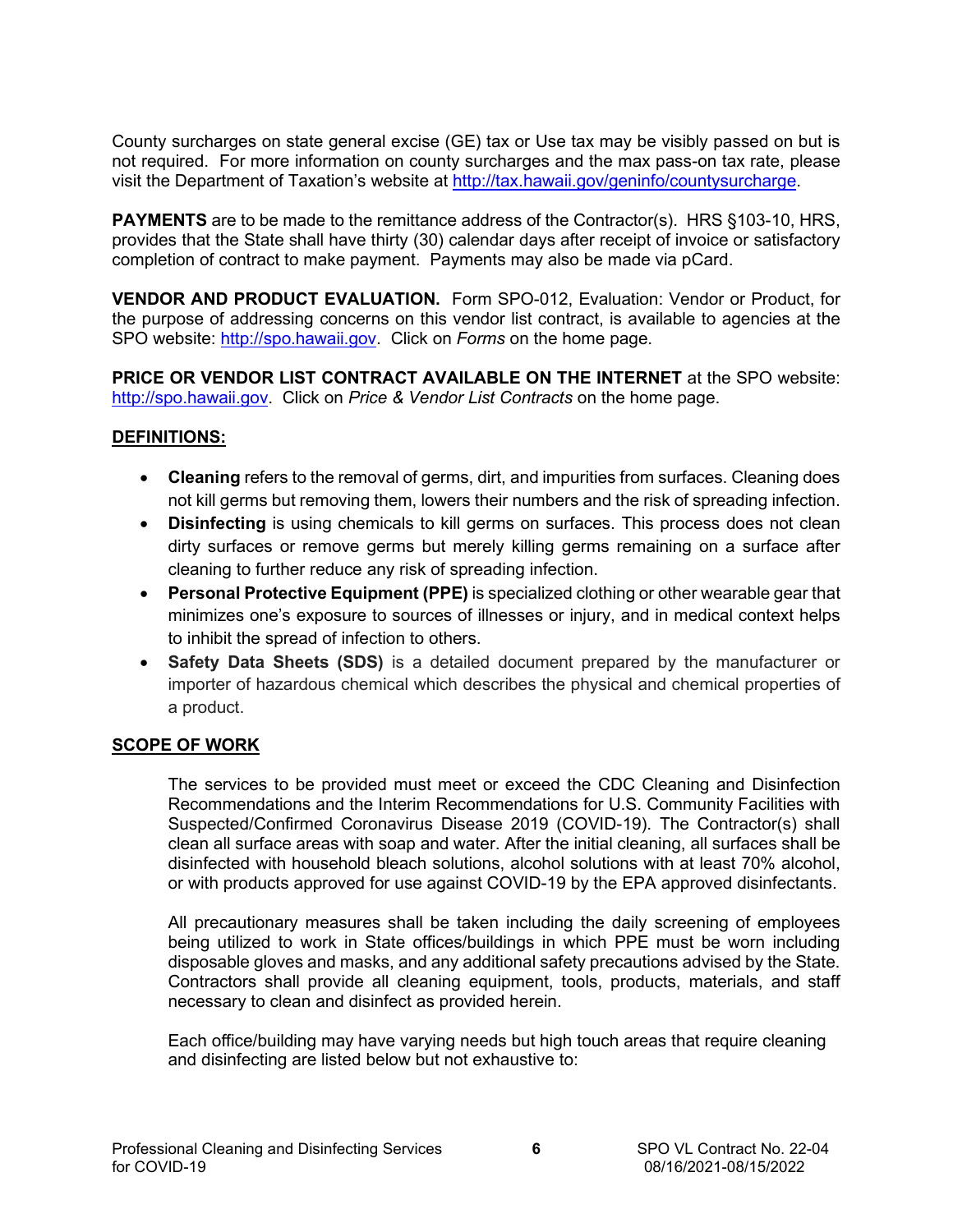- Inside and outside of doorknobs and handles which include building entrances, stairwells, all handrails in public areas (including stairwells), elevators with handrails (if any), and button panel sanitized.
- All flat surfaces (including countertops and tables)
- Restrooms
- Breakrooms
- Desks
- Keyboards
- **Mouse**
- Chairs
- Copiers/tech equipment
- Meeting/conference rooms
- Telephones
- Entry and exit areas
- Kitchen areas
- Refuse containers
- Lab areas
- Toilets
- Faucets
- Sinks, etc.

## **Hard (Non-Pourous) Surfaces**

If surfaces are dirty, they shall be cleaned using a detergent or soap and water prior to disinfection. For disinfection, the most common EPA-registered household disinfectants are most effective.

- A list of products that are EPA-approved for use against the virus that causes COVID-19 is available at [https://www.epa.gov/pesticide-registration/list-n](https://www.epa.gov/pesticide-registration/list-n-disinfectants-use-against-sars-cov-2-covid-19)[disinfectants-use-against-sars-cov-2-covid-19.](https://www.epa.gov/pesticide-registration/list-n-disinfectants-use-against-sars-cov-2-covid-19) Follow the manufacturer's instructions for all cleaning and disinfection products for concentration, application method and contact time, etc.
- Diluted household bleach solutions (at least 1000ppm sodium hypochlorite) can be used if appropriate for the surface. The Offeror shall follow the manufacturer's instructions for application, ensuring a contact time of at least 1 minute, and allowing proper ventilation during and after application. Check to ensure the product is not past its expiration date.
- Never mix household bleach with ammonia or any other cleanser. Unexpired household bleach will be effective against coronaviruses when properly diluted. Prepare a bleach solution by mixing:
	- $\circ$  5 tablespoons (1/3 cup) bleach per gallon of water or 4 teaspoons bleach per quart of water.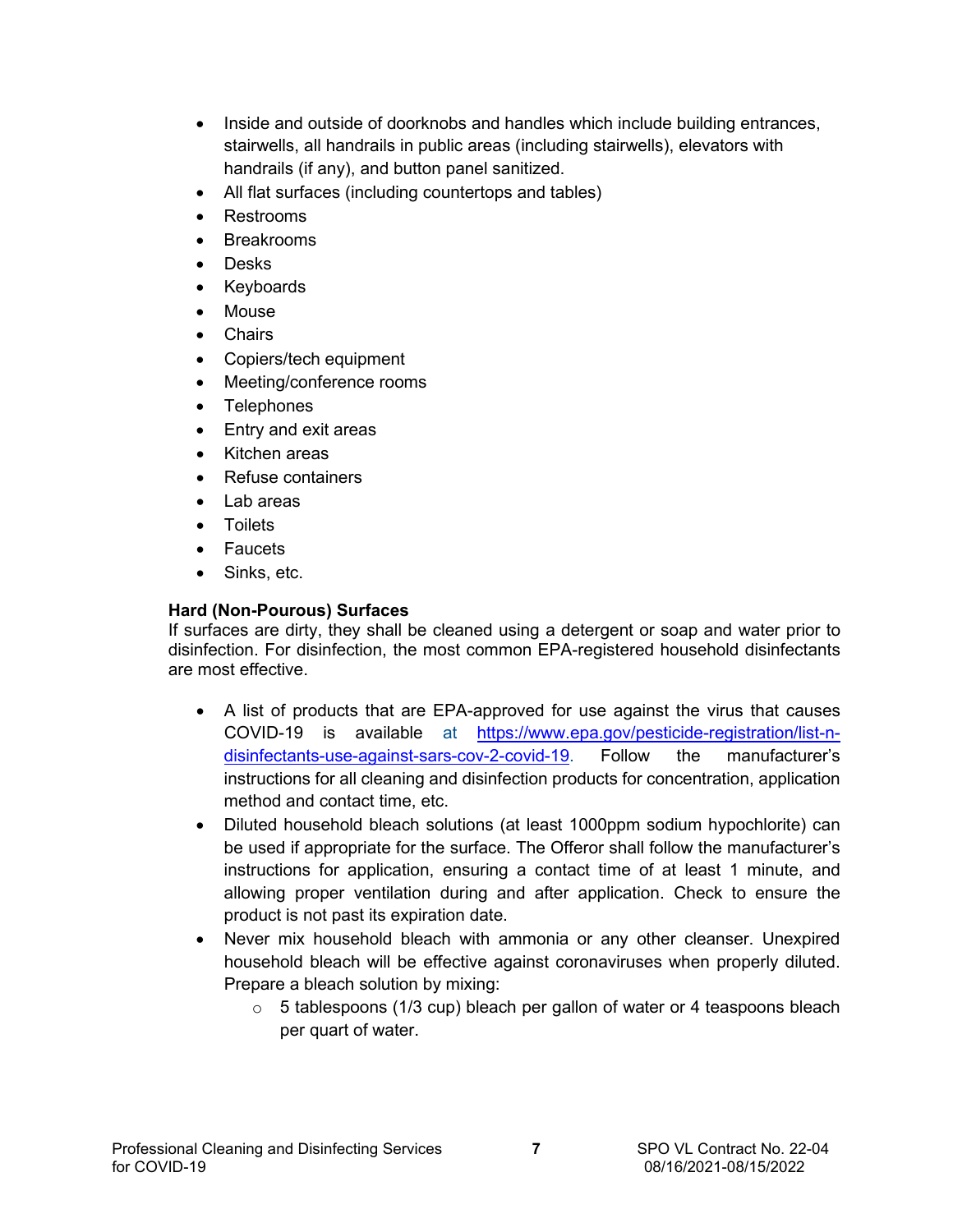## <span id="page-7-0"></span>**Soft (Pourous) Surfaces**

For soft (porous) surfaces such as carpeted floor, rugs, and drapes, remove visible contamination if present and clean with appropriate cleaners indicated for use on these surfaces. The Offeror shall utilize products that are EPA-approved for use against the virus that causes COVID-19 and are suitable for porous surfaces. The list of products that are EPA-approved can be found at [https://www.epa.gov/pesticide-registration/list](https://www.epa.gov/pesticide-registration/list-ndisinfectants-use-against-sars-cov-2-covid-19)[ndisinfectants-use-against-sars-cov-2-covid-19.](https://www.epa.gov/pesticide-registration/list-ndisinfectants-use-against-sars-cov-2-covid-19)

### **Electronics**

For electronics such as tablets, touch screens, keyboards, remote controls, and ATMs, remove visible contamination if present. Follow the manufacturer's instructions for all cleaning and disinfection products. Consider the use of wipeable covers for electronics. If no manufacturer guidance is available, consider the use of alcohol-based wipes or sprays containing at least 70% alcohol to disinfect touch screens. Dry surfaces thoroughly to avoid the pooling of liquids.

More information can be found at [https://www.cdc.gov/coronavirus/2019](https://www.cdc.gov/coronavirus/2019-ncov/community/organizations/cleaning-disinfection.html) [ncov/community/organizations/cleaning-disinfection.html.](https://www.cdc.gov/coronavirus/2019-ncov/community/organizations/cleaning-disinfection.html)

## **CONTRACTOR REQUIREMENTS**

- 1. Provide all labor, materials, and equipment necessary to meet the contract requirements.
- 2. Communicate contract requirements to its Subcontractors' personnel and direct and coordinate project activities to ensure that the services progress efficiently and are completed on schedule.
- 3. Ensure that all its and its Subcontractors' employees can communicate effectively with State employees.
- 4. Ensure that it is current with all payments and registration fees and similar financial obligations owed to the State during the term of its Contract with the State.
- 5. Fully cooperate and maintain effective communication with the State and cooperate in the resolution of problems, suspected problems or potential problems.
- 6. Providing Cleaning and Disinfecting Services. If the Contractor is located on the same island as the ordering agency, it shall be the responsibility of the Contractor to coordinate the services of the order to ensure the ordering agency receives the service within the times specified herein. If the Contractor is not located on the same island as the ordering agency, Contractor shall coordinate the service to ensure the ordering agency receives the services within the times specified herein. When located on the same island, services by the Contractor shall be made within three (3) working days after confirmation of the order or as needed by the ordering agency. Emergency services shall be within twentyfour (24) hours. When located on different islands, services by the Contractor shall be made within five (5) working days after receipt of the order. Emergency services shall be within forty-eight (48) hours. Prior to the service, the Contractor shall contact the appropriate agency to coordinate arrangements for cleaning and disinfecting. Contractor shall be required to perform all services as stated on the quote and purchase order during the term of the contract.
- **7.** Failure to Perform. Contractor shall be obliged to perform the service awarded in accordance with the terms and conditions stated herein. If a Contractor is unable to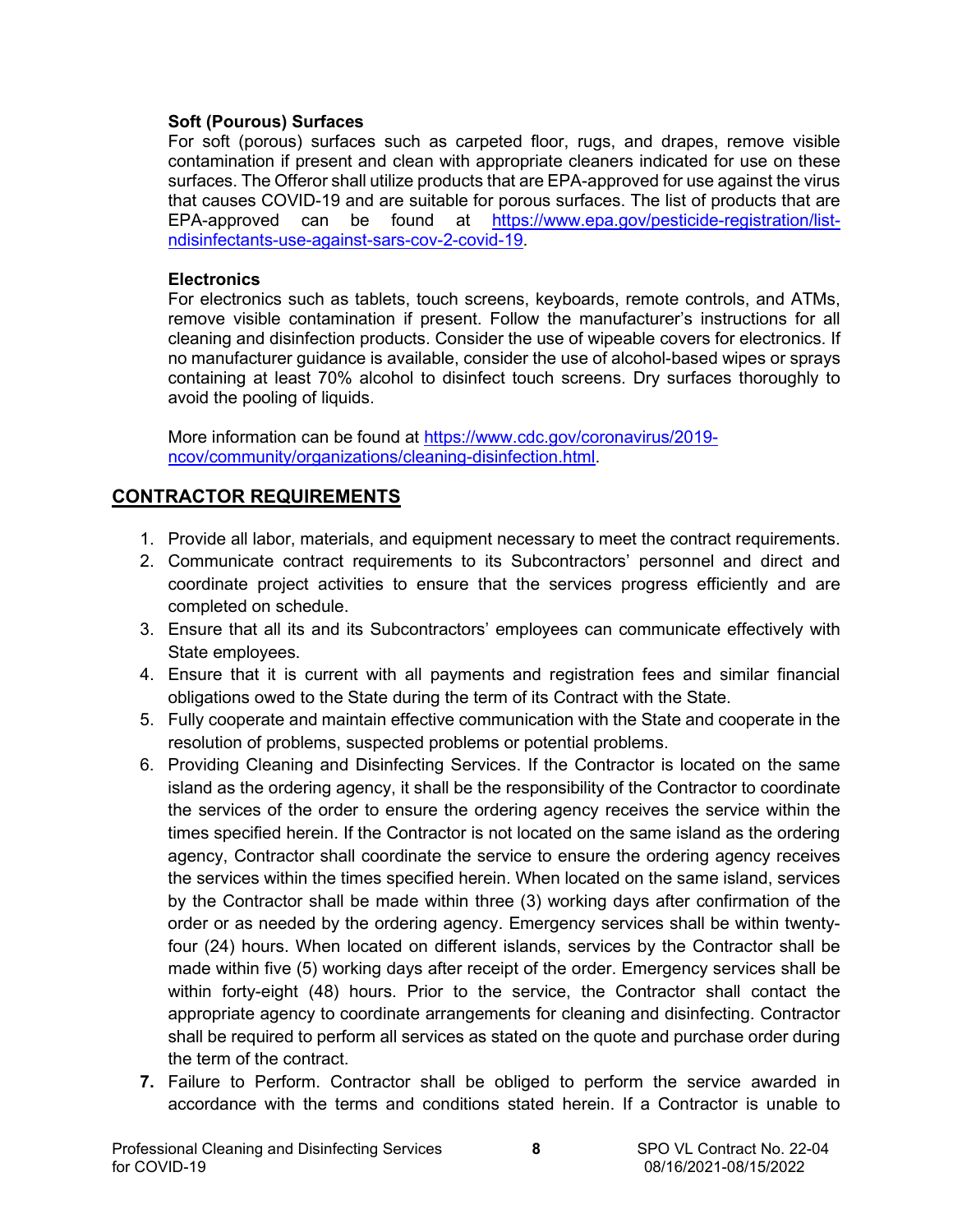perform the service under this contract, it shall be the Contractor's responsibility to notify the agency within two (2) working days. In the event a Contractor fails to fulfill the agreed upon terms, the Procurement Officer reserves the right to terminate the contract and/or initiate suspension and debarment procedures pursuant to HAR Chapter 3-126, Legal and Contractual Remedies.

8. Travel. The Contractor may be required to travel in performance of orders issued under this contract for islands with limited resources such as Lanai and Molokai only. Contractor shall be reimbursed the actual cost of all travel conducted while providing the services in accordance with this contract and respective Purchasing Entities regulations. Allowable travel and State per diem charges will be agreed upon at the time work is requested. Thus, all travel shall be pre-approved. The Contractor shall provide the Purchasing Entities with all necessary paperwork for reimbursement such as but not limited to travel receipts, airline itinerary, etc. The Contractor shall perform all travel necessary to accomplish the services in accordance with this contract. All travel requirements shall be approved in advance by the Purchasing Entity. The Contractor shall be responsible for making all travel arrangements. Costs for transportation may be based upon mileage rates, actual costs incurred, or a combination thereof provided the method used results in a reasonable charge. Travel costs shall be considered reasonable and allowable only to the extent they do not exceed, on a daily basis, the maximum State per diem rates in effect at the time of the travel. If the additional expenses are not justified and approved by the Participating Agency, Contractor will be responsible for paying the difference.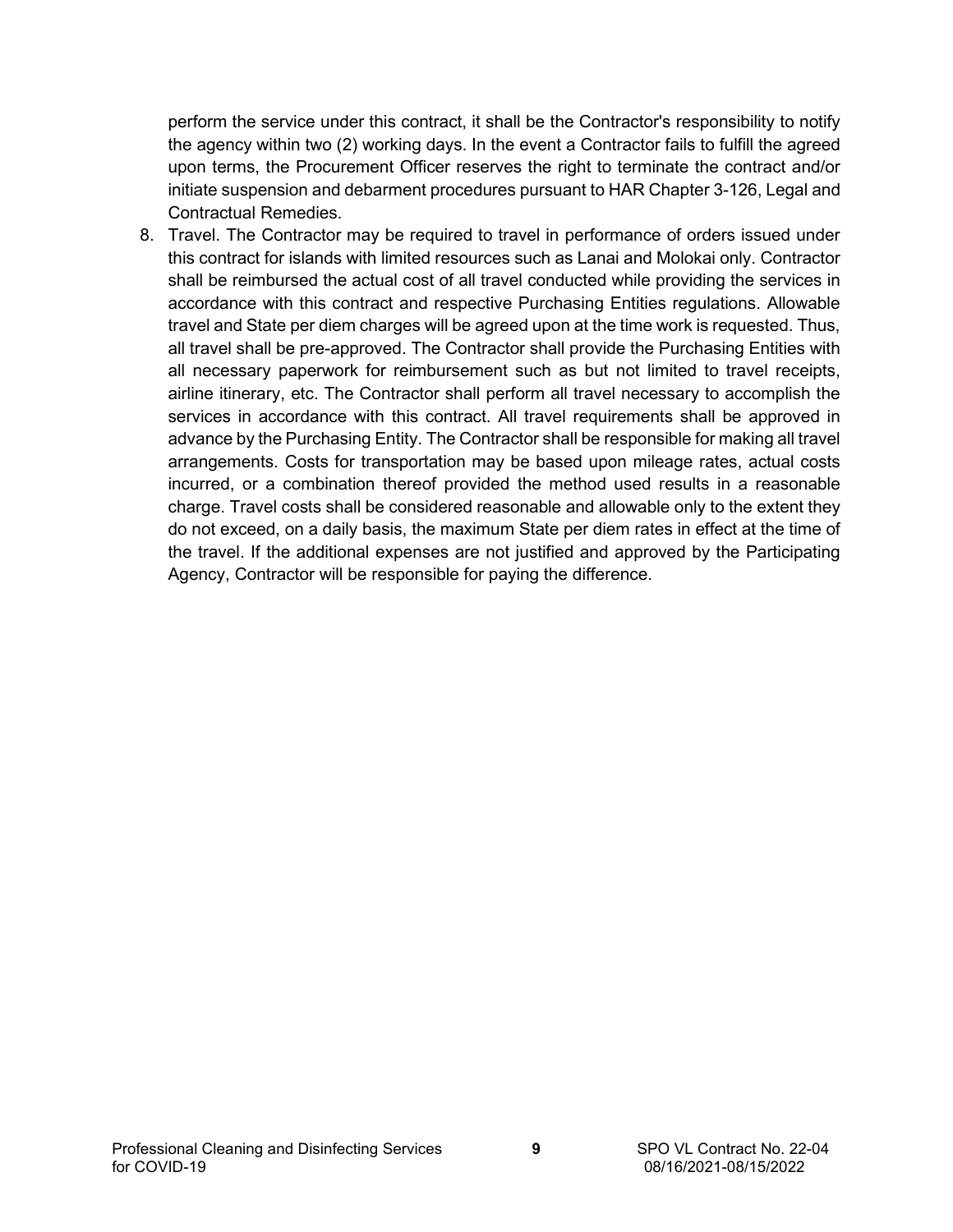## **AGENCY INSTRUCTIONS**

- <span id="page-9-0"></span>1. Solicit to all vendors:
	- Disinfect Hawaii LLC
	- Hawaii Impact Pressure Wash & Sanitation LLC
	- Lauahi LLC dba Kupale Technologies
	- Work Now Hawaii
- 2. The agency shall request a written price quote. The agency shall provide the following information at minimum:
	- a. Agency Contact information (name, phone number, email, department name and bill to address).
	- b. Address/location for services to occur including short description of location (e.g. office space, kitchen), and estimated square footage or allow contractor to perform a site visit.
	- c. How soon services are required, frequency, and time of day work can be performed.
	- d. If there is an active infection.
	- e. How soon a response is required.
	- f. Due date and (optional) time of quote.
	- g. All documents must reference the "**SPO Vendor List Contract No. 22-04**"
- 3. Optional. When soliciting to vendors, Agency should consider providing an estimate of the square footage in order to expedite services OR provide drawings of the location if available. Agency should also consider requesting the SDS of the chemical used and contact time.
- 4. The agency shall complete form SPO-010, *Record of Procurement*. If the department does not receive a price quote, the agency shall explain the reason(s) why in Part C. If the department does not award to the lowest responsive, responsible bidder, the department shall explain their justification in Part D. The approved form SPO-010 shall be kept in the procurement file.
- 5. Agency determines best value based on agency's requirements and needs. Best value will be determined by price, past performance, price reasonableness, and other pertinent factors determined by the using agency. Such determination shall be in writing and placed in the procurement file.
- 6. Agency reviews and evaluates all quotes received. If a Contractor fails to respond by the due date specified, the agency shall document such failures in the procurement file. If a Contractor submits a late quote, it is the agency's decision to accept or reject a late quote submittal. The agency shall document the late submittal in the procurement file.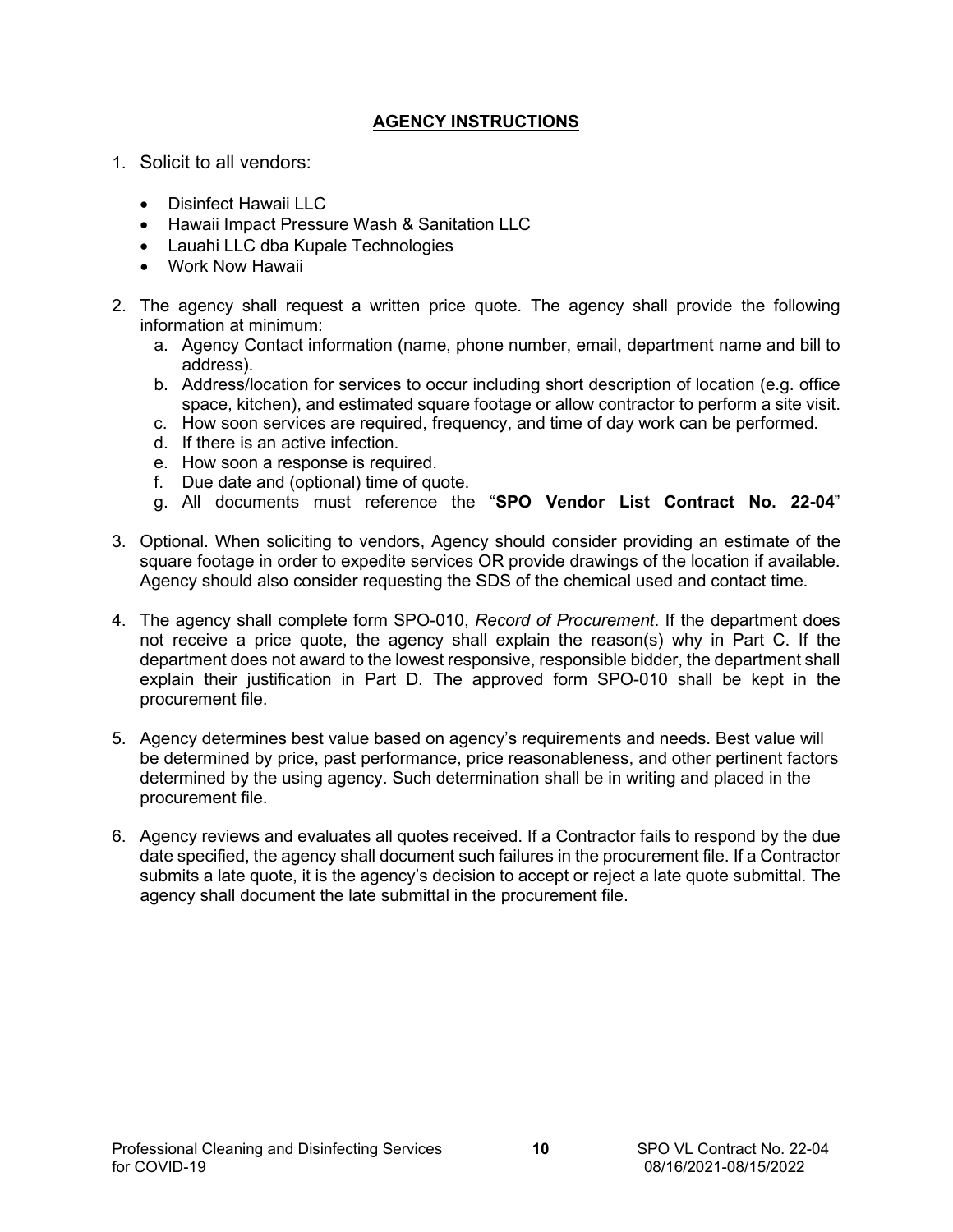# **CONTRACTOR**

# **INFORMATION**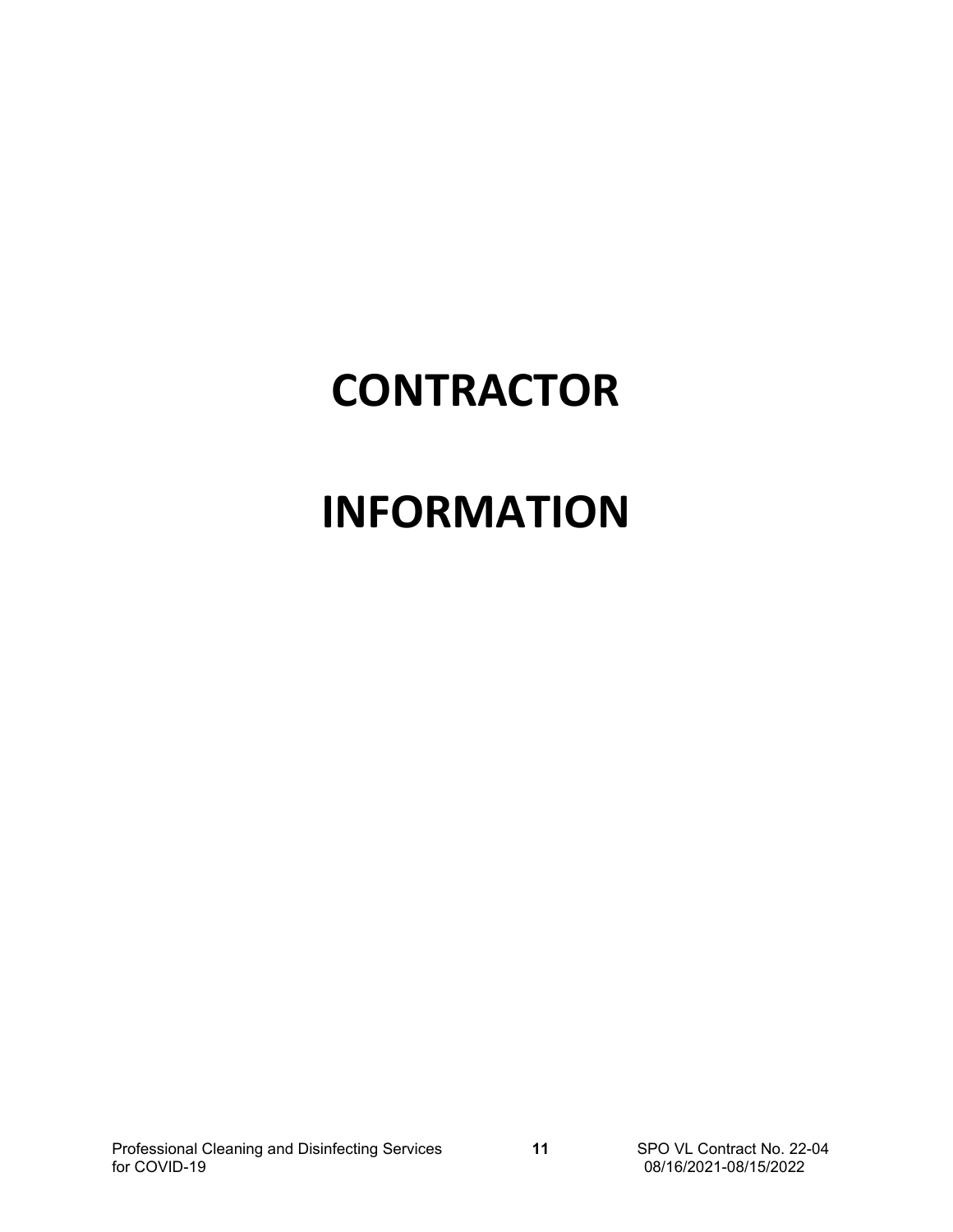

<span id="page-11-0"></span>**Point of Contact:** Shawn Parrish [shawn@disinfecthawaii.com](mailto:shawn@disinfecthawaii.com) Cell: (808) 488-0010 Office: (808) 638-4890

**Remit to:**

1050 Bishop St STE 532 Honolulu, HI 96813-4210 Vendor Code: 356982-00

Inter-Island Travel: Disinfect Hawaii will be responsible for all travel arrangements. All reimbursable travel expenses will be submitted to the purchaser in accordance with the provisions of RFP-21-004.

|              | Oahu                        |                        |                          |  |  |
|--------------|-----------------------------|------------------------|--------------------------|--|--|
|              | <b>Business Hours</b>       | After Hours & Weekends | <b>Emergency Service</b> |  |  |
|              | 0730 to 1630 Mon-Fri        | <b>After 1700</b>      | <24 hour service         |  |  |
| $<$ 3000 sf  | \$1.75                      | \$2.25                 | \$2.75                   |  |  |
| > 3001 sf    | \$1.50                      | \$2.00                 | \$2.50                   |  |  |
| $>10,000$ sf | \$1.25                      | \$1.75                 | \$2.25                   |  |  |
|              | Maui, Kauai, and Big Island |                        |                          |  |  |
|              | Business Hours              | After Hours & Weekends | <b>Emergency Service</b> |  |  |
|              | 0730 to 1630 Mon-Fri        | <b>After 1700</b>      | <48 hour service         |  |  |
| $<$ 3000 sf  | \$2.75                      | \$3.00                 | \$4.00                   |  |  |
| $>3001$ sf   | \$2.50                      | \$2.75                 | \$3.75                   |  |  |
| $>10,000$ sf | \$2.25                      | \$2.50                 | \$3.50                   |  |  |
|              | <b>Molokai and Lanai</b>    |                        |                          |  |  |
|              | <b>Business Hours</b>       | After Hours & Weekends | <b>Emergency Service</b> |  |  |
|              | 0730 to 1630 Mon-Fri        | <b>After 1700</b>      | <48 hour service         |  |  |
| $<$ 3000 sf  | \$3.25                      | \$3.50                 | \$4.25                   |  |  |
| > 3001 sf    | \$3.00                      | \$3.25                 | \$4.00                   |  |  |
| $>10,000$ sf | \$2.75                      | \$3.00                 | \$3.50                   |  |  |

Taxes: All invoices will additionally include any applicable General Excise Tax at the respective county rate.

#### **Other Costs:**

PPE: Disinfect Hawaii shall be responsible for all PPE costs.

Air Freight: Air freight costs to transport equipment will be billed to the purchaser.

Laboratory Analysis Fees: For any job that requests COVID-19 surface testing, shall be billed to the purchaser at a rate of \$200 per test kit.

Payment Terms: NET 60, payable by check.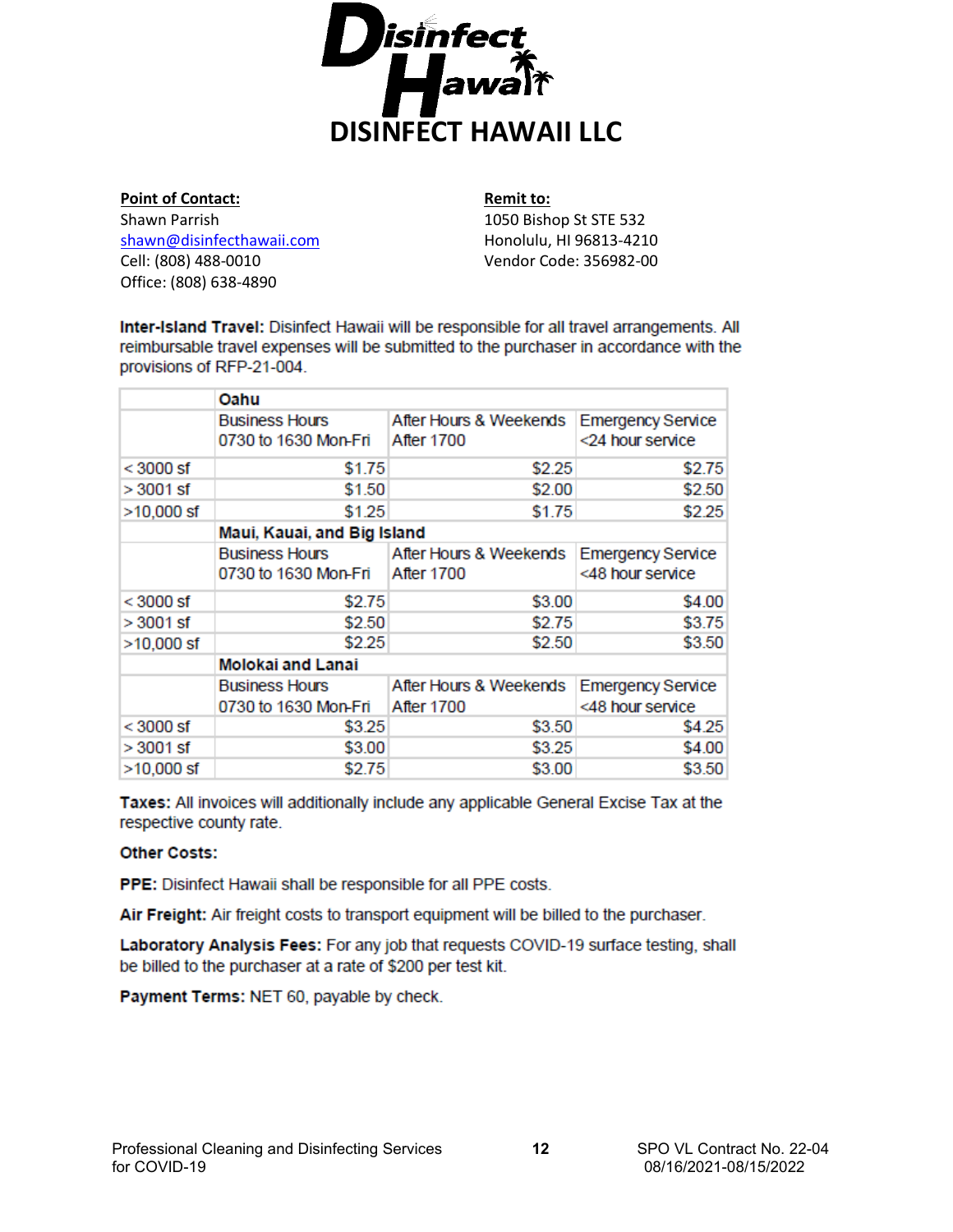<span id="page-12-0"></span>

#### **Point of Contact:**

Kurt Tsuneyoshi (808) 779-4750 [kurt-t@hotmail.com](mailto:kurt-t@hotmail.com)

**Remit to:** 1124 20th Ave #A Honolulu, HI 96816 Vendor Code: 357264-00

| <b>Service</b>                     | Rate                                   |
|------------------------------------|----------------------------------------|
| Normal State Business Hours        | Under 1000 sq. ft.: Flat Rate \$120.00 |
| Monday – Friday 7:45 am – 4:30 pm  | Over 1000 sq. ft.: \$0.12 per sq. ft.  |
| (Excluding State Holidays)         |                                        |
| After-Hours                        | Under 1000 sq. ft.: Flat Rate \$180    |
|                                    | Over 1000 sq. ft.: \$0.18 per sq. ft.  |
| Weekends                           | Under 1000 sq. ft.: Flat Rate \$180    |
|                                    | Over 1000 sq. ft.: \$0.18 per sq. ft.  |
| Emergency Services Within 12-Hours | No Additional Fee                      |
| Carpet Cleaning                    | Under 1000 sq. ft.: Flat Rate \$100.00 |
|                                    | Over 1000 sq. ft.: \$0.10 per sq. ft.  |

#### **Calculating Square Footage**

If the agency has current floor plans of the building, HI Impact will use the square footage on the drawings to provide pricing. If floor plans are not available, HI Impact will measure length and width of room to calculate square footage. For odd shaped facilities, areas will be broken down into rectangular sections to provide the best estimate for total square footage. For example, an L shaped room would be divided into two rectangular areas and added together to determine total area.

#### **Islands of Operation**

HI Impact is located on Oahu. HI Impact can perform cleaning and disinfecting services on the islands of Oahu, Maui, Hawaii, Kauai, Lanai, and Molokai. For jobs on Oahu, services will be provided within (2) working days after confirmation of the order. Emergency services shall be within 12 hours.

For all other islands, services will be provided within (3) working days after receipt of order. Emergency services will be provided within 36 hours.

#### **Additional Fees**

For all islands other than Oahu, an additional \$500 fee will be added to transport necessary equipment.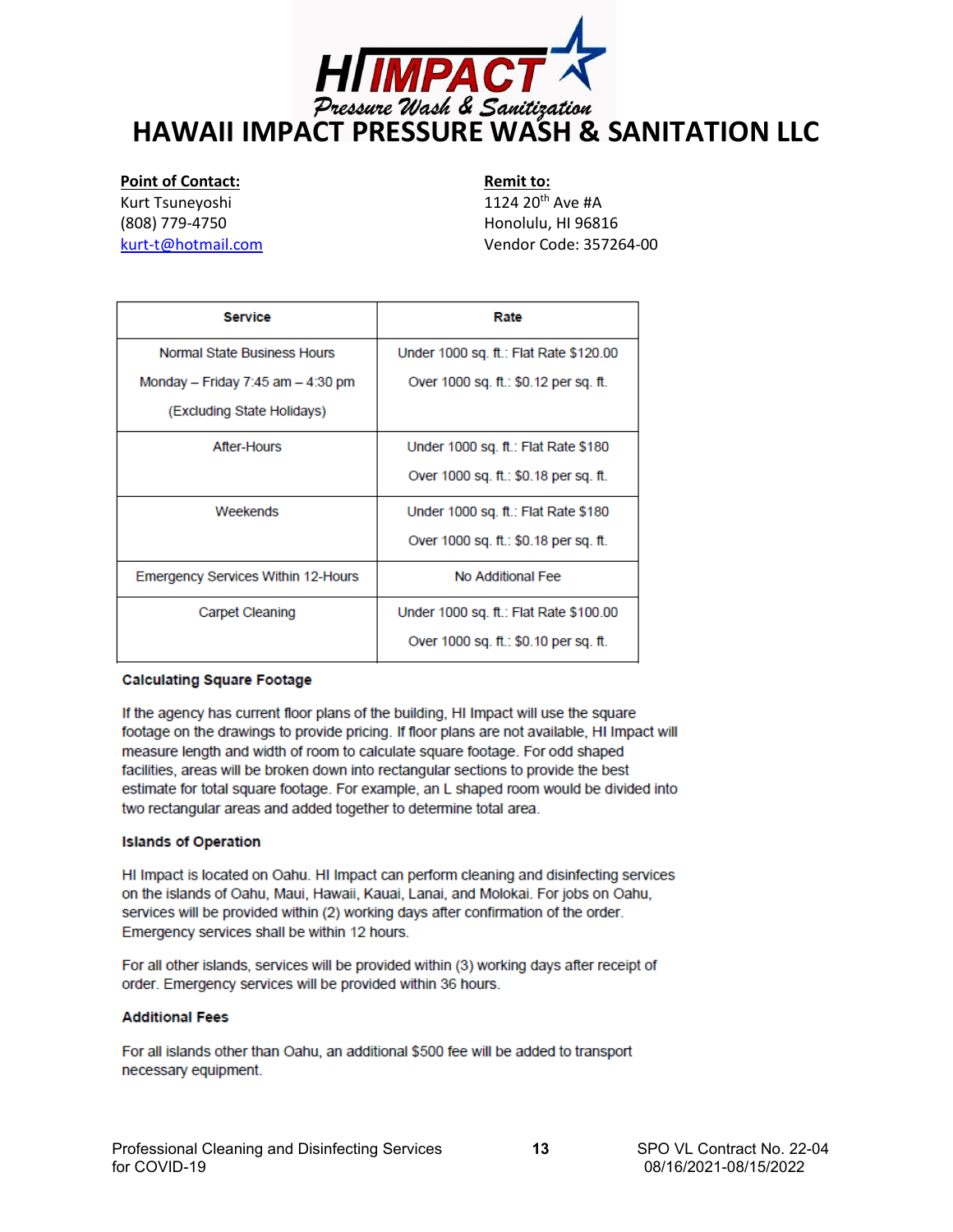<span id="page-13-0"></span>

#### **Point of Contact:**

Kaala Buenconsejo [\(808\) 633-1111](mailto:808)%20633-1111kaalab@kupaletech.com) [kaalab@kupaletech.com](mailto:808)%20633-1111kaalab@kupaletech.com) 

## **Remit to:**

Kupale Technologies 1696 Waihinoho Way Lahaina, HI 96761 Vendor Code: 357164-00

- a. Oahu
	- Î. Spaces less than 5,000 Square Feet: \$ 1,000.00
	- ii. Spaces greater than 5,000 Square Feet: \$0.20
- b. Maui
	- Î. Spaces less than 5,000 Square Feet: \$ 1,000.00
	- Spaces greater than 5,000 Square Feet: \$ 0.20 ii.
- c. Kauai
	- Î. Spaces less than 5,000 Square Feet: \$ 1,250.00
	- ii. Spaces greater than 5,000 Square Feet: \$ 0.25
- d. Hawaii Island
	- Î. Spaces less than 5,000 Square Feet: \$ 1,250.00
	- Spaces greater than 5,000 Square Feet: \$ 0.25 İİ.
- e. Molokai
	- Î. Spaces less than 5,000 Square Feet: \$ 1,600.00
	- Spaces greater than 5,000 Square Feet: \$ 0.32 ii.
- f. Lanai
	- Î. Spaces less than 5,000 Square Feet: \$ 1,600.00
	- Spaces greater than 5,000 Square Feet: \$ 0.32 ii.

#### Service Area

Kupale technicians are available for immediate response on Oahu, Maui, Kaui, and Hawaii island. Molokai and Lanai are also serviceable but our technicians will need to travel via plane or ferry to accommodate cleaning and disinfecting services.

\*\*\* Travel expenses including airfare, ferry tickets, car rentals, technician travel time, per diem, and other applicable travel expenses have not been included in the breakdown above.